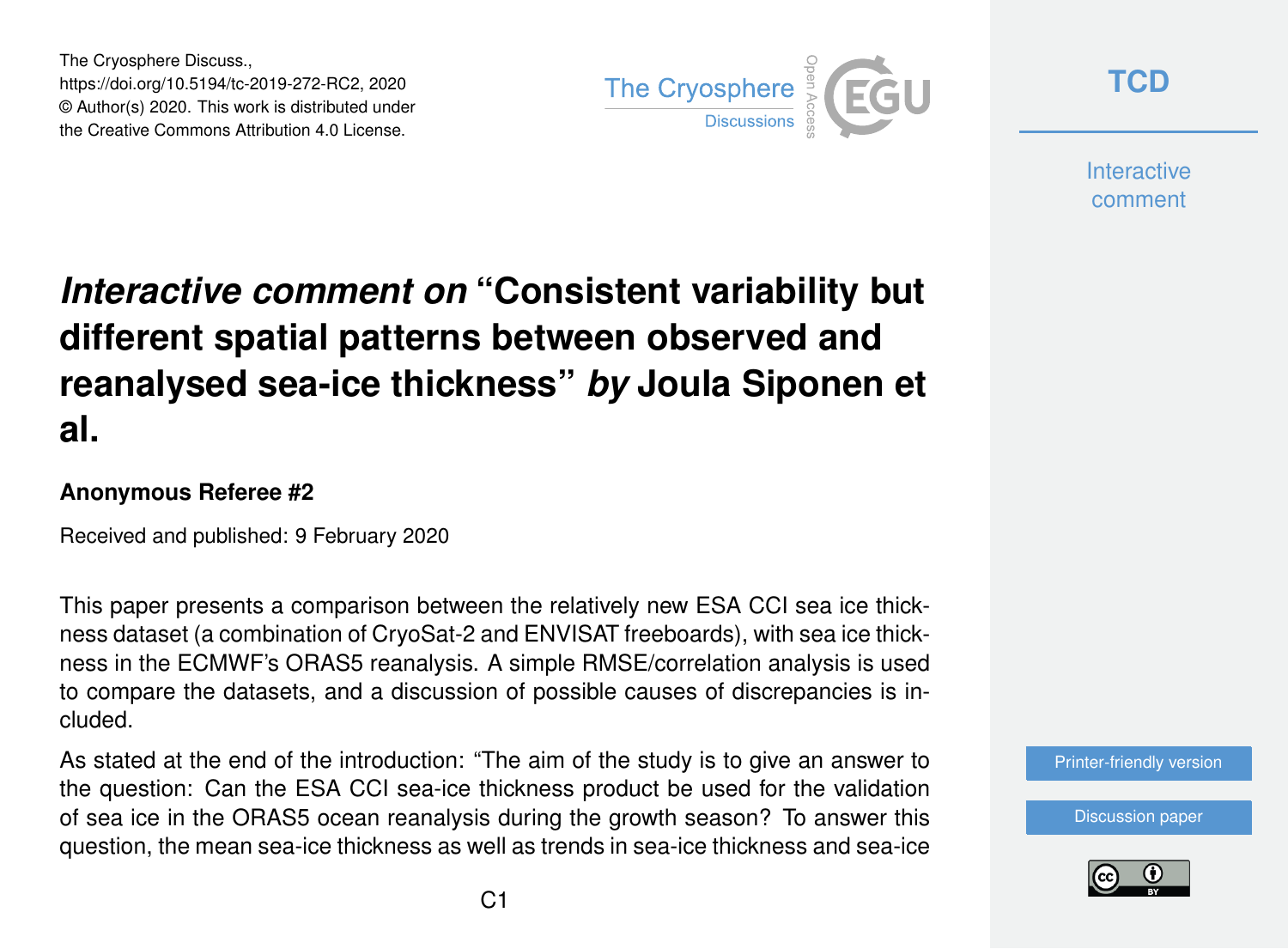volume are compared, and their uncertainties are taken into account." Unfortunately, I think this aim is rather basic (the cited references doing similar things are often in the form of technical notes for their reanalyses), and more importantly, the analysis lacks the level of scientific robustness/completeness I would expect from a paper in The Cryosphere. The paper title is also pretty misleading. It's a comparison of a radar observed sea ice record and one ocean reanalysis, so not anything near as complete as the title suggests.

Some more specific comments:

You need to try and quantify the uncertainty. Most of the 'uncertainty analysis' was just discussion about biases/discrepancies which were often very subjective and arbitrary.

There was a lot of subjectivity in the introduction and discussion throughout the manuscript too (e.g. the first line!). It's important to base scientific papers in objectives as much as possible. Another example (there were many more) - The Blanchard-Wriggleworth (2018) study is just one of many new studies looking at snow on sea ice and does not provide evidence of its contribution to sea ice thickness uncertainty. I think someone reading this paper would come away with a misleading idea about the state of knowledge in our field.

The comments about it being better than ICESat were pretty odd – sure it might have better temporal sampling but that doesn't make it a better validation dataset (e.g. it could be less accurate!).

What validation/assessment has already been done with CCI? There was only limited comments about other CS-2 derived sea ice thickness products and an attempt to quantify the uncertainty from the choice of retracking and other input assumptions.

What's the central ensemble member and why again was this chosen?

What exactly did the recent Tietsche and Zuo studies do and what have we learnt from this.

**[TCD](https://www.the-cryosphere-discuss.net/)**

**Interactive** comment

[Printer-friendly version](https://www.the-cryosphere-discuss.net/tc-2019-272/tc-2019-272-RC2-print.pdf)

[Discussion paper](https://www.the-cryosphere-discuss.net/tc-2019-272)